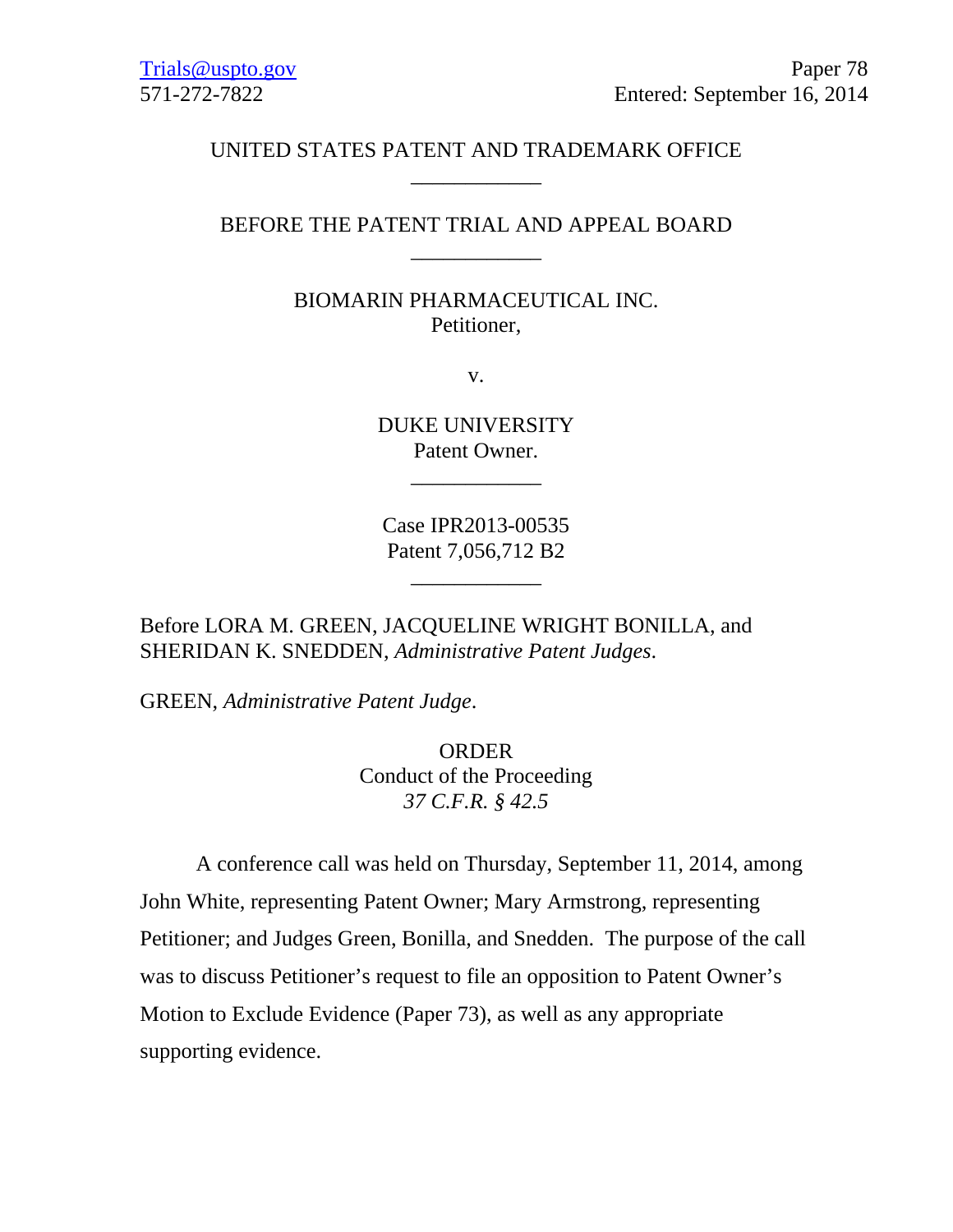## Case IPR2013-00535 Patent 7,056,712 B2

 Initially, we note that Petitioner is authorized to file the opposition, as well as any appropriate supporting evidence. *See* Paper 17 at 4 (authorizing an opposition to a motion to exclude, and a reply to opposition to motion to exclude). Patent Owner responded that Petitioner should not be allowed to file any supporting evidence with its opposition. Specifically, according to Patent Owner, Petitioner failed to file any supplemental evidence under 37 C.F.R. 42.64(b)(2) in response to Patent Owner's objections.

 Petitioner responded that it did not have any supporting evidence in mind when it was requesting authorization. We reiterated that Petitioner could file appropriate supporting evidence, but that Petitioner would have to explain in its opposition why the evidence is "appropriate." Moreover, Patent Owner will have an opportunity, in its reply to the opposition, to point out why any evidence that may be filed by Petitioner should not be considered.

 Patent Owner also requested authorization to substitute Mr. Steven Zelesin for Mr. Herman Yue as back-up counsel. Patent Owner noted that Mr. Yue has left Patterson Belknap Webb & Tyler LLP, and that Mr. Zalesin has already been admitted *pro hac vice* in this proceeding. We noted that all Patent Owner needs do to replace backup counsel is to file updated mandatory notices, listing Mr. Zalesin as back-up counsel.

 Patent Owner also requested clarification as to how oral hearings will be conducted on Friday, October 3, 2014, in the three *inter partes* review proceedings filed by Petitioner, for which Patent Owner, Duke, is only a party to one of those proceedings. We noted that we would hear the two proceedings with the same Patent Owner, *i.e.*, IPR2013-00534 and IPR2013- 00537, together, most likely in the morning, and hear the instant proceeding

2